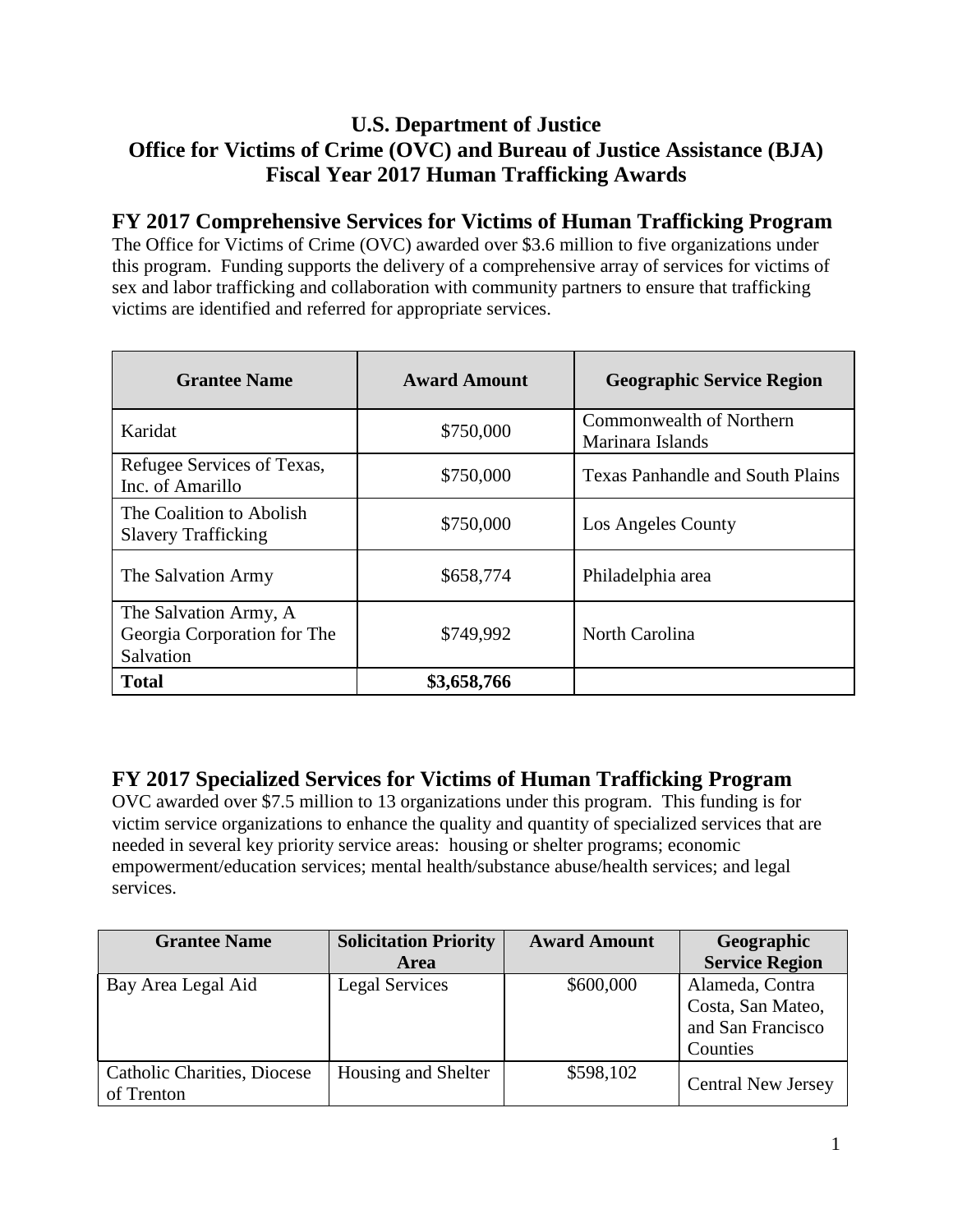| <b>Grantee Name</b>                                    | <b>Solicitation Priority</b><br>Area                                                | <b>Award Amount</b> | Geographic<br><b>Service Region</b>                                                     |
|--------------------------------------------------------|-------------------------------------------------------------------------------------|---------------------|-----------------------------------------------------------------------------------------|
| Colorado Legal Services                                | <b>Legal Services</b>                                                               | \$540,000           | Colorado                                                                                |
| <b>Mountain Plains Youth</b><br><b>Services</b>        | Housing and Shelter                                                                 | \$600,000           | North Dakota                                                                            |
| North County Lifeline                                  | Housing and Shelter                                                                 | \$600,000           | San Diego                                                                               |
| Pacific Ombudsman for<br>Humanitarian Law              | <b>Legal Services</b>                                                               | \$450,000           | Northern Mariana<br>Islands                                                             |
| Sanar Wellness Institute,<br>Inc.                      | Mental Health/<br>Substance<br>Abuse/Health<br>Services                             | \$600,000           | Northern NJ and<br>New York City                                                        |
| Sanctuary for Families, Inc.                           | <b>Legal Services</b>                                                               | \$599,999           | Queens and<br><b>Brooklyn</b>                                                           |
| <b>Tahirih Justice Center</b>                          | Legal Services and<br>Mental<br>Health/Substance<br>Abuse/Health<br><b>Services</b> | \$589,388           | Northern Virginia<br>(Counties of<br>Arlington, Fairfax,<br>Loudoun, Prince<br>William) |
| The Institute for Family<br>Health                     | Mental<br>Health/Health<br><b>Services</b>                                          | \$600,000           | New York City                                                                           |
| United States Conference of<br><b>Catholic Bishops</b> | Economic<br>Empowerment and<br><b>Education Services</b>                            | \$570,429           | National in scope                                                                       |
| Wellspring Living, Inc.                                | Economic<br>Empowerment and<br><b>Education Services</b>                            | \$557,495           | Atlanta (metro<br>area)                                                                 |
| Worker Justice Center of<br>New York, Inc.             | <b>Legal Services</b>                                                               | \$600,000           | New York (State)                                                                        |
| <b>Total</b>                                           |                                                                                     | \$7,505,413         |                                                                                         |

### **FY 2017 Improving Outcomes for Child and Youth Victims of Human Trafficking: A Jurisdiction-Wide Approach**

OVC awarded approximately \$5.2 million to four states to develop a coordinated jurisdictionwide strategy to address the states' greatest challenges to identifying and assisting child and youth victims of sex and labor trafficking and/or to investigating and prosecuting these cases. Grantees will also work to enhance or develop protocols or policies to ensure that child and youth victims of human trafficking are not penalized for crimes committed as a result of being trafficked, including crimes related to prostitution.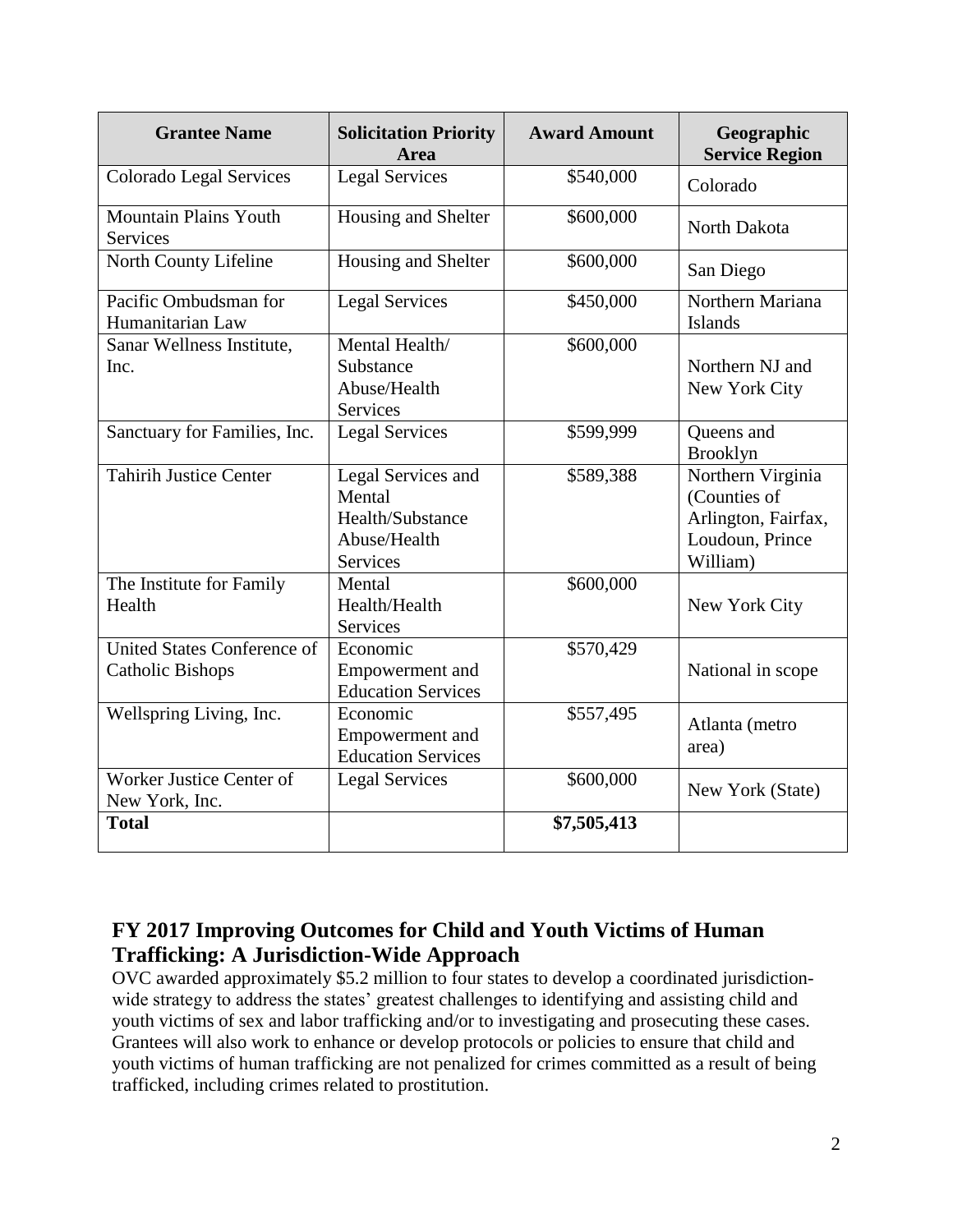| <b>Grantee Name</b>                                                  | <b>Award Amount</b> | <b>Geographic Service Region</b> |
|----------------------------------------------------------------------|---------------------|----------------------------------|
| Colorado Department of Human<br>Services                             | \$1,413,747         | Colorado                         |
| California Governor's Office of<br><b>Emergency Services Cal OES</b> | \$1,499,999         | California                       |
| <b>Office of Criminal Justice</b><br><b>Services</b>                 | \$949,968           | Ohio                             |
| The University of Alabama                                            | \$1,359,620         | Alabama                          |
| <b>Total</b>                                                         | \$5,223,334         |                                  |

# **FY 2017 Enhanced Collaborative Model to Combat Human Trafficking Program**

The Bureau of Justice Assistance (BJA) and OVC awarded nearly \$3 million through four grants to support law enforcement and victim service provider efforts within two human trafficking task forces. Each task force will implement victim-centered and coordinated approaches to identify victims of sex and labor trafficking of all ages and sexes; address the individualized needs of victims through quality services; and investigate and prosecute sex and labor trafficking cases at the local, state, tribal and federal levels.

| OJP              |                                    |                     | <b>Geographic Service</b> |
|------------------|------------------------------------|---------------------|---------------------------|
| <b>Component</b> | <b>Grantee Name</b>                | <b>Award Amount</b> | <b>Region</b>             |
|                  | Anaheim Police Department          |                     | Orange County, CA         |
| <b>BJA</b>       |                                    | \$900,000           |                           |
|                  | <b>Community Service Programs,</b> |                     | Orange County, CA         |
| <b>OVC</b>       | Inc.                               | \$600,000           |                           |
|                  | Prince George's County Police      |                     | Prince George's           |
| <b>BJA</b>       | Department                         | \$562,500           | County, MD                |
|                  | University of Maryland, Baltimore  |                     | Prince George's           |
| <b>OVC</b>       |                                    | \$750,000           | County, MD                |
|                  |                                    |                     |                           |
| <b>Total</b>     |                                    | \$2,812,500         |                           |